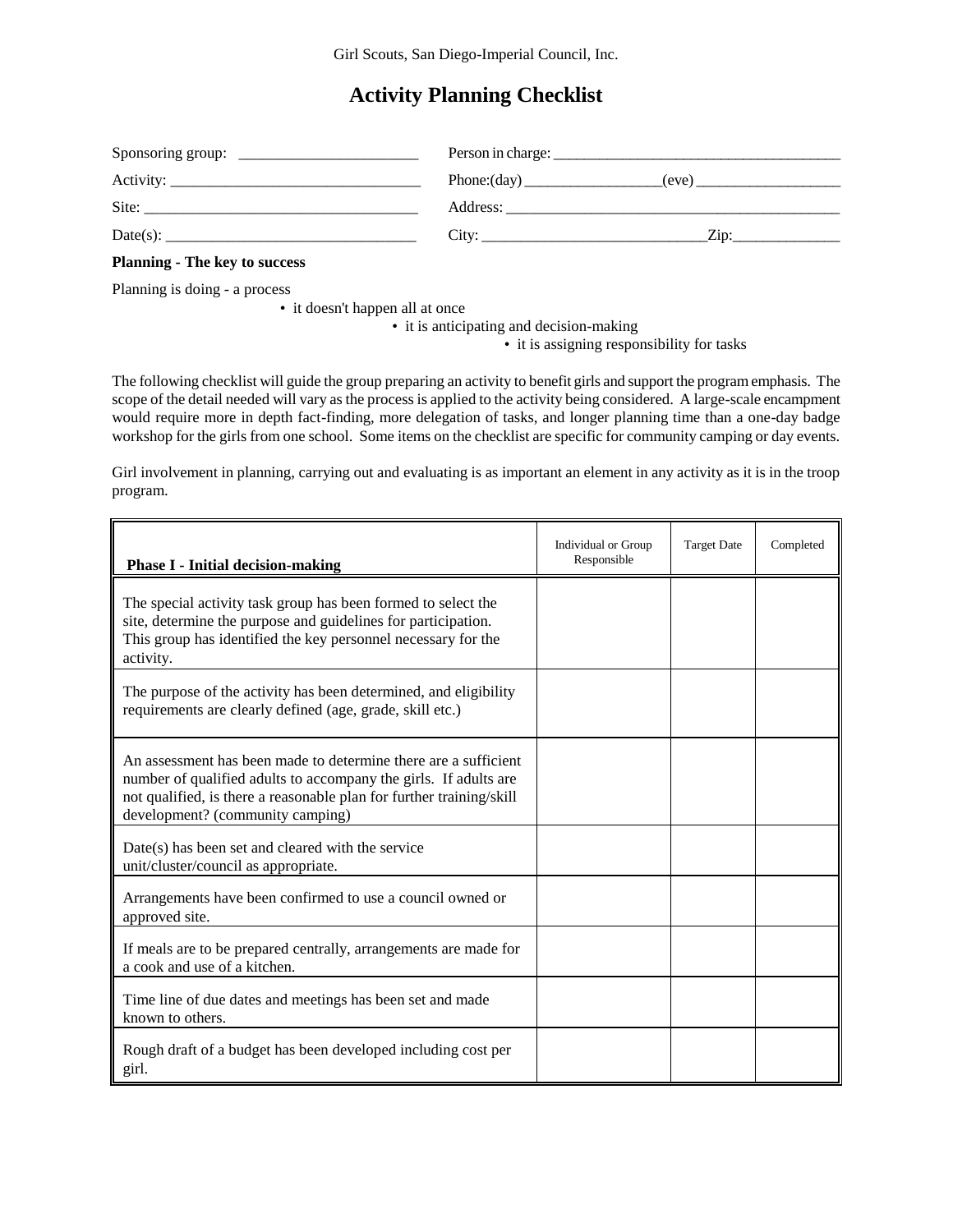| Phase II - Girl involvement and tasks to be<br>delegated                                                                                                                                    | Individual or Group<br>Responsible | <b>Target Date</b> | Completed |
|---------------------------------------------------------------------------------------------------------------------------------------------------------------------------------------------|------------------------------------|--------------------|-----------|
| The expectations for girl readiness and skill level has been<br>determined and communicated to attending adults.                                                                            |                                    |                    |           |
| If non-troop affiliated girls are invited, guidelines for them have<br>been reviewed and followed.                                                                                          |                                    |                    |           |
| The task group has obtained appropriate girl input and<br>incorporated girls in the planning process. (day events)                                                                          |                                    |                    |           |
| The camper council has met to determine the program.<br>(community camping)                                                                                                                 |                                    |                    |           |
| Badges, Try-Its, council patches have been ordered through<br>council store.                                                                                                                |                                    |                    |           |
| Souvenir items (such as patches or T-shirts) have been ordered.                                                                                                                             |                                    |                    |           |
| The activity's budget has been established and approved at least 3<br>months in advance.                                                                                                    |                                    |                    |           |
| A written plan of action to balance the budget should expenses<br>exceed income has been developed. A refund policy and<br>procedure has been written.                                      |                                    |                    |           |
| The need for additional insurance has been evaluated and the<br>proper form(s) has been requested and received.                                                                             |                                    |                    |           |
| Arrangements have been made for any site considerations needed<br>(porta-potties, dumpsters, special program areas, site owned<br>equipment).                                               |                                    |                    |           |
| Transportation plans have been made.                                                                                                                                                        |                                    |                    |           |
| Flyer including who, what, when, where, cost and a written<br>procedure of refunds and/or cancellations, has been prepared.                                                                 |                                    |                    |           |
| Written emergency procedures have been established according to<br>Girl Scout resources.                                                                                                    |                                    |                    |           |
| The nearest emergency treatment facility has been located and<br>notified.                                                                                                                  |                                    |                    |           |
| A plan (with deadlines) is in place to complete final reports,<br>financial reports, evaluations, make suggestions for next year,<br>share site evaluations, and file any accident reports. |                                    |                    |           |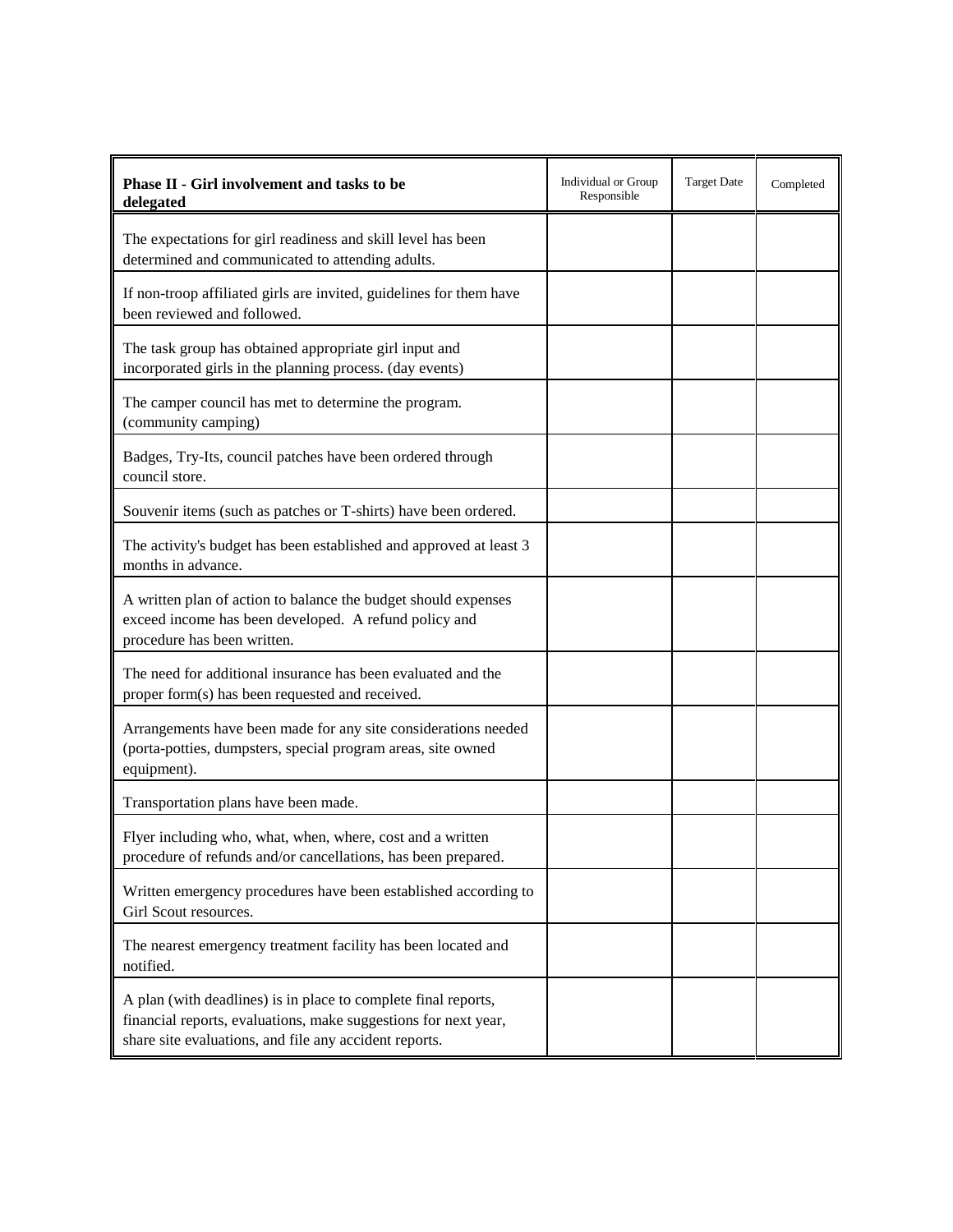| <b>Phase III - Training and final details</b>                                                                                                                                                                                                                      | Individual or Group<br>Responsible | <b>Target Date</b> | Completed |
|--------------------------------------------------------------------------------------------------------------------------------------------------------------------------------------------------------------------------------------------------------------------|------------------------------------|--------------------|-----------|
| The troops/groups qualified to attend the activity have been<br>informed and are aware of activity prerequisites (such as the<br>training needed by the adults, permissions, and medical history<br>requirements).                                                 |                                    |                    |           |
| Pre-camp training for leaders has been planned and scheduled<br>and includes site orientation, behavior expectations for girls and<br>adults, safety management plans, review of schedules and other<br>operational guidelines and procedures. (community camping) |                                    |                    |           |
| Pre-event training for all helpers has been planned and<br>scheduled and includes all special event procedures. (day<br>events)                                                                                                                                    |                                    |                    |           |
| Schedule for the event and delegated responsibilities for the<br>event have been developed. (day events)                                                                                                                                                           |                                    |                    |           |
| Camp schedules, sleeping arrangements and all-camp kaper<br>charts have been developed.(community camping)                                                                                                                                                         |                                    |                    |           |
| Deposits and/or the full amount have been collected from the<br>troops/groups attending, and/or a plan is in place for collecting<br>the balance due prior to the event.                                                                                           |                                    |                    |           |
| Program materials have been purchased.                                                                                                                                                                                                                             |                                    |                    |           |
| Payments have been made for use of the site and any requested<br>site facilities.                                                                                                                                                                                  |                                    |                    |           |
| A plan for early and late participant arrivals and departures has<br>been made.                                                                                                                                                                                    |                                    |                    |           |
| Clean up plan has been developed.                                                                                                                                                                                                                                  |                                    |                    |           |
| An alternative plan has been developed in case of rain, no-<br>shows, etc.                                                                                                                                                                                         |                                    |                    |           |
| A plan for disposal of leftover food, materials, supplies,<br>souvenirs, etc. has been written.                                                                                                                                                                    |                                    |                    |           |
| First-aid kit and first-aider have been arranged for. Accident<br>report forms and insurance forms are available and the first<br>aider is familiar with procedures.                                                                                               |                                    |                    |           |
| Added insurance (if necessary) has been purchased through<br>council at least 3 weeks ahead.                                                                                                                                                                       |                                    |                    |           |
| Evaluation forms have been created, and plan for distribution<br>and collection has been developed.                                                                                                                                                                |                                    |                    |           |
| A site has been selected for an information center.                                                                                                                                                                                                                |                                    |                    |           |
| A site has been selected for the first aid station.                                                                                                                                                                                                                |                                    |                    |           |